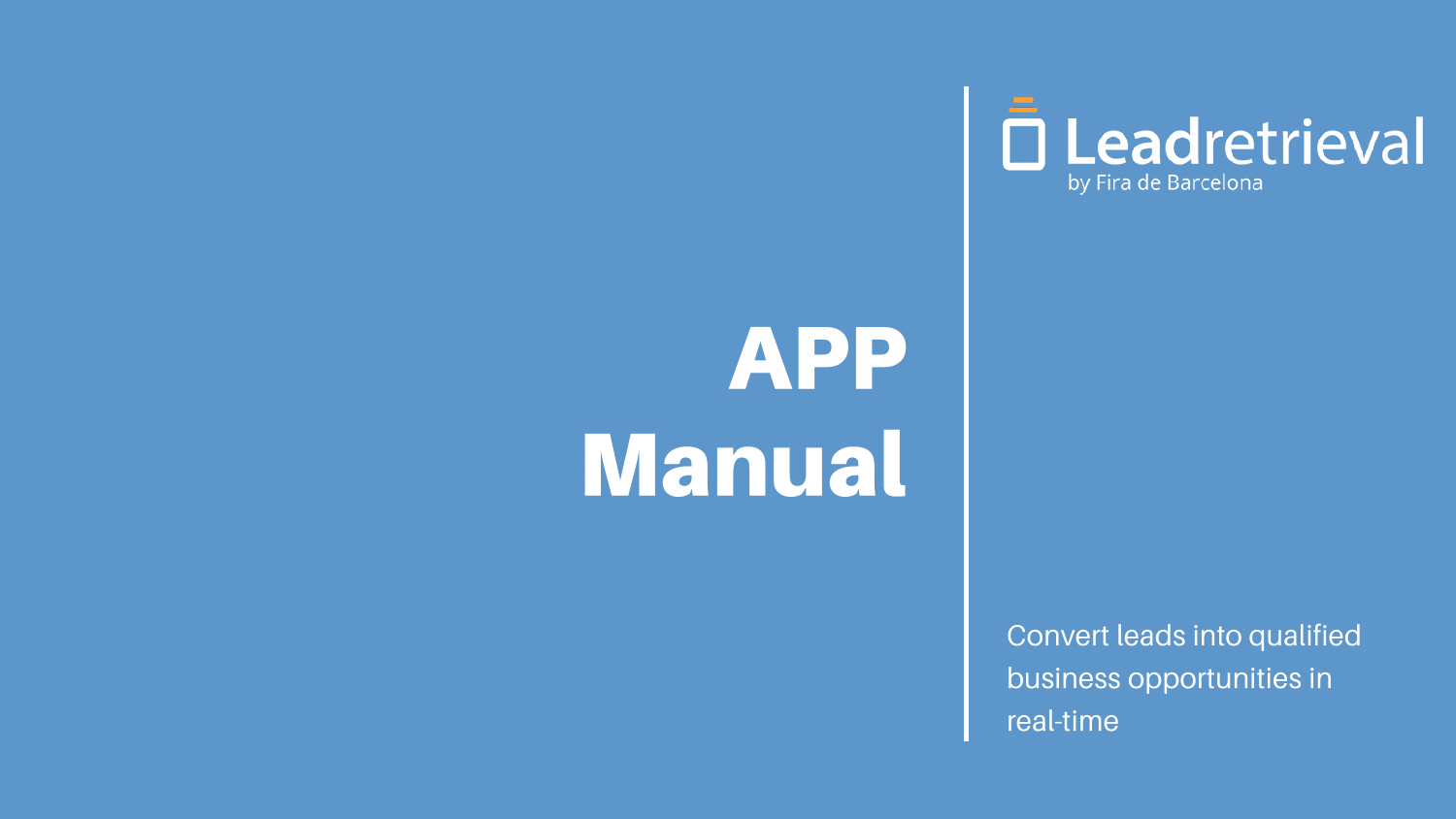## STARTING UP



## INTRODUCE YOUR COMPANY CODE

Company code can be viewed on the account confirmation e-mail sent to the administrator and on the web portal.



### DOWNLOAD OUR APP





## SCAN YOUR OWN **BADGE**

the App will retrieve your contact information and log in automatically.

Or log-in with a CUSTOM NAME.

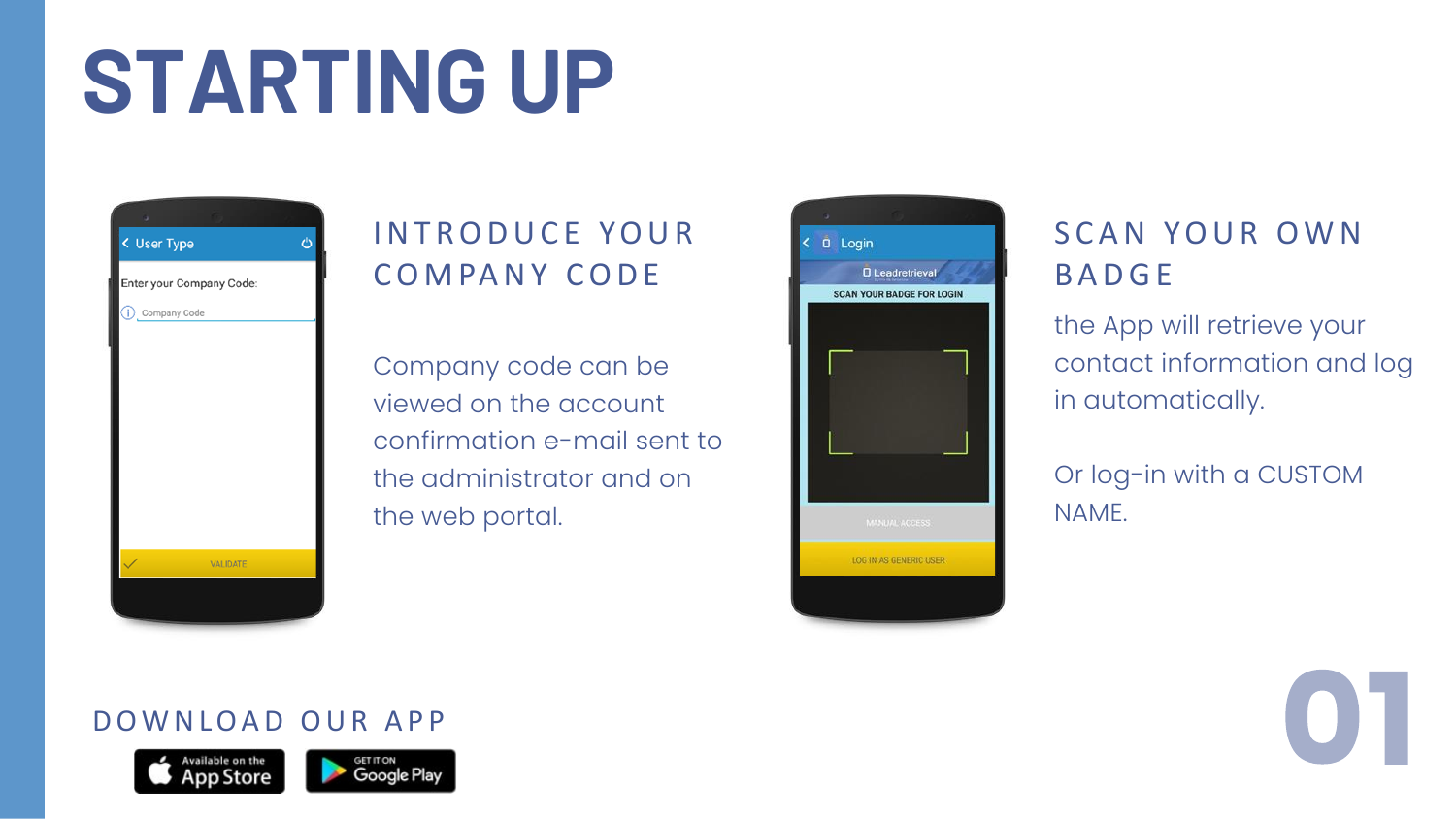## CUSTOM NAMES

### **L O G-I N**

Now when you log-in as ''generic scanner'' you'll be able to choose a custom name for that scanner.

Simply click on ''Generic scanner'' and a pop-up will appear for you to advise if you want a custom name.

IMPORTANT: Only 1 custom name per device. Otherwise, it'll be rewritten with the newest one.





If ''no'' it will log you as ''Generic scanner''

If ''Yes'' this pop-up will appear for you to write the name on.





**TAP TO SCAN** 





**MEETING FAST SCAN ROOMS** 

**MANUAL INPUT** 

**ADVANCED** 

**SCAN**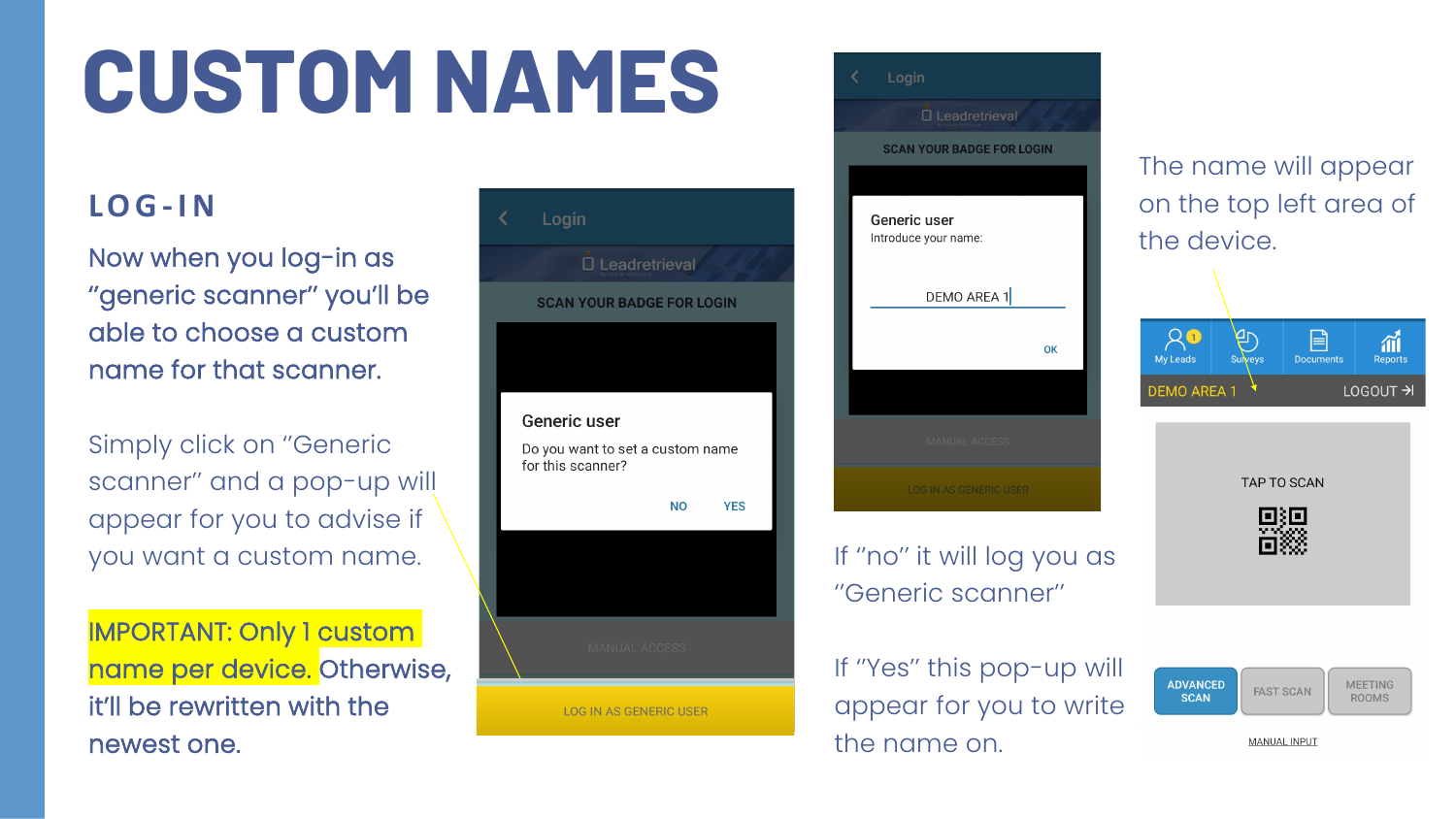## PROFILE

### **MY LEADS**

### P R E - V I S U A L I Z E C U S T O M I Z E D A D D I T I O N A L FEATURES

View your Leads and their information real-time as you scan. Here you can also edit Notes and Tags.

### A D V A N C E D S C A N (B L U E )

View the documents uploaded as well as the surveys created.

### REAL TIME REPORTS

FAST SCAN (YELLOW) FAST SCAN E

It provides the same information as in FAST SCAN but it also lets you interact more with the additional features that it has.



Obtain the information of the scanned person quickly. A Green screen will appear to let you know the Lead has been saved correctly.

## M A N U A L I N P U T O F A B A D G E MANUALINE ME TING ROOMS (GREEN)

MEETING<br>ROOMS

Start scanning inside the meeting room mode.

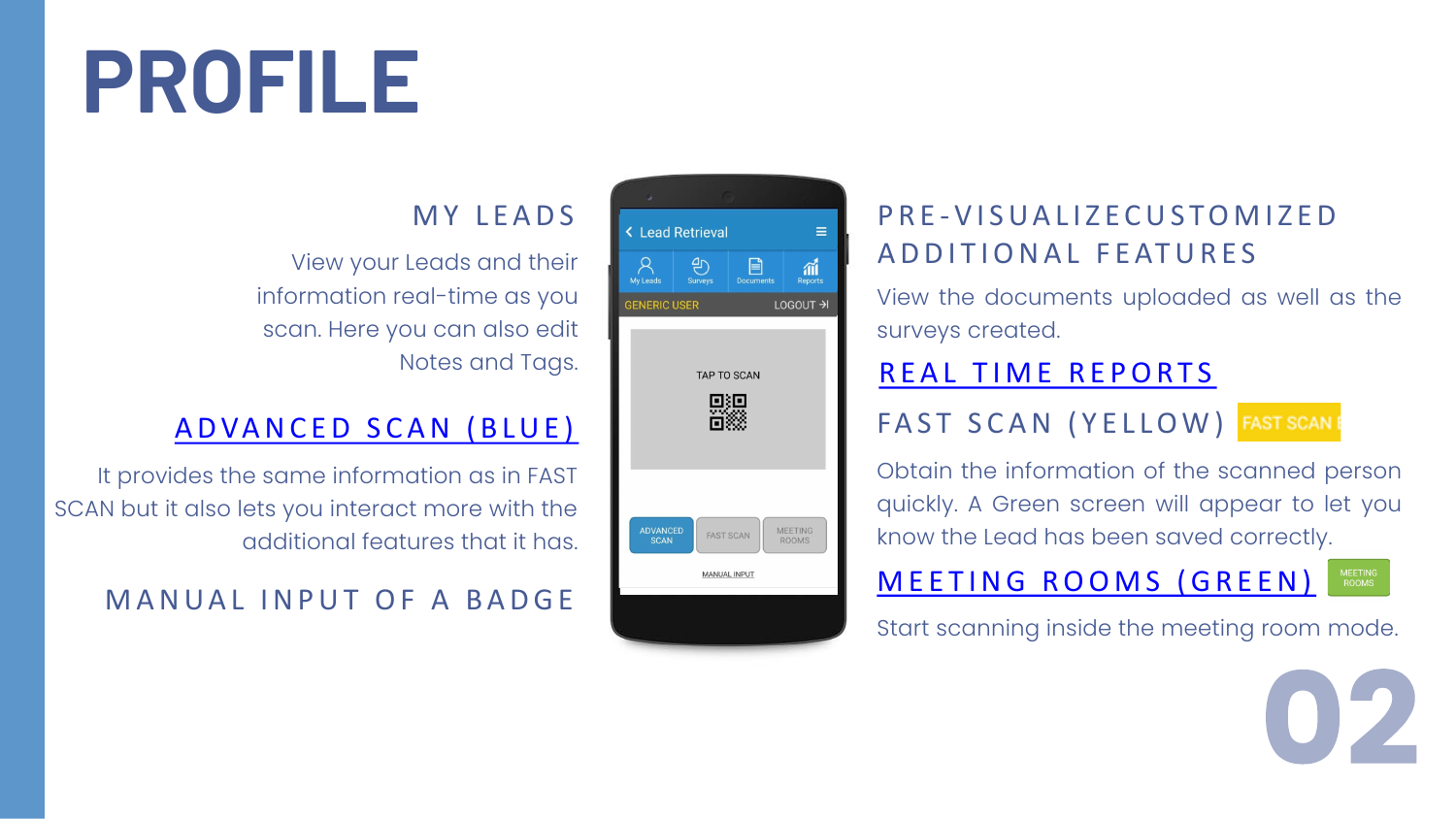## <span id="page-4-0"></span>Meeting Rooms

Start a meeting by adding a name. All scans and leads will be saved under the Meeting Name on the Portal web

This scanning mode will let you scan visitors as 'IN' or 'OUT' inside a meeting or even on your stand.

### Out  $\left[\rightarrow\right]$ I N / O U T

To start a meeting simply add a Meeting Name and start scanning everyone as 'IN'.

Once the meeting is finished you will want to scan everyone that came in as 'OUT'.

To start a new meeting simply change the Meeting Name and scan with IN again.



### MEETING NAME

Scan people IN or OUT with a single click. Scans/Leads will show the visitors information with 'IN' or 'OUT' and the date/hour on the Web Portal.

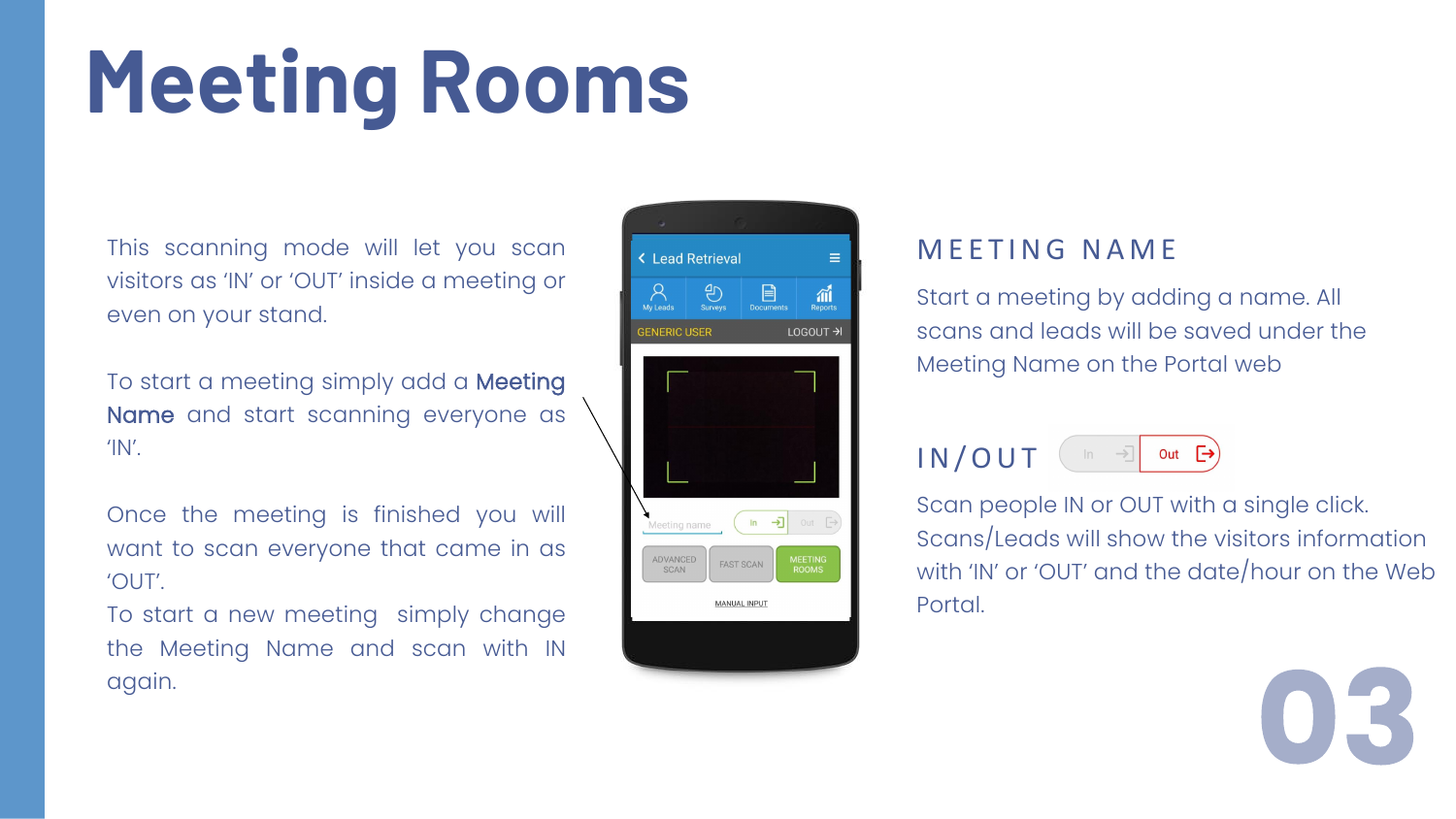## <span id="page-5-0"></span>ADVANCED SCAN

| <b>Contact Information</b><br>く |              |                                                |                  |
|---------------------------------|--------------|------------------------------------------------|------------------|
| <b>Conduct Survey</b>           | Send docs.   | E.<br>Add note                                 | <b>Tag</b>       |
|                                 | C            | <b>Mariam</b><br><b>González</b>               |                  |
|                                 |              | <b>Lead Retrieval</b><br><b>Onsite Manager</b> |                  |
| <b>PROFILE</b>                  | <b>EMAIL</b> | <b>IMAGE</b>                                   | ⊽<br><b>GDPR</b> |
|                                 |              | <b>DONE</b>                                    |                  |

## S CANNED PROFILE

- -GDPR Consent pop-up
- -Conduct surveys
- -Send documents
- -Add notes
- -Categorize with custom tags
- -Send a quick e-mail onsite
- -Add pictures to the Lead

Access the visitors profile and make use of the different additional features the APP includes.

Some of these features must have been [previously configured through the web portal](http://media.firabcn.es/content/lead_retrival/Documents%20PDF/2021/WEB%20PORTAL%20MANUAL_Lead%20Retrieval%20by%20Fira%20Barcelona.pdf).



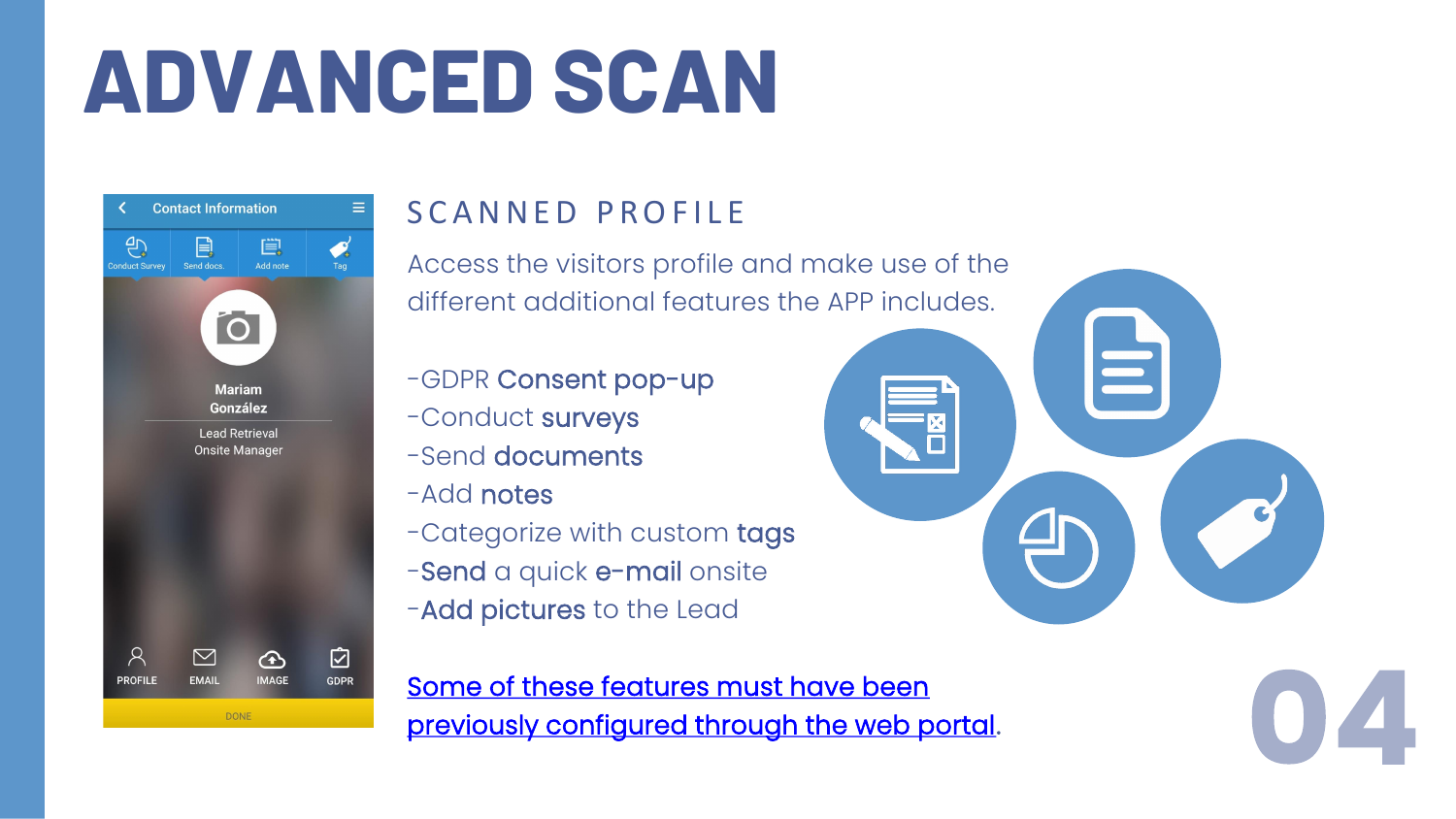## ADDITIONAL FEATURES

### GDPR POP-UP

- 1 . S U M M A R Y
- 2. URL LINK
- 3. SEND AS E-MAIL
- Possibility of sending an e-mail (to the scanned visitor) of the summary and the link.
- 4 . C H E C K B O X E S
- Up to four customizable checkboxes.



It can be set up and forced as a pop-up that will appear when scanning someone or it can be accessed through the scanned attendee profile. The information and checkboxes are all customizable through the web portal [For more information](https://docs.google.com/presentation/d/1dHkod5hGmNTpGBfASB2gAqIlIK8HmB0TERKjMWDV5ZM/edit?usp=sharing) please view our GDPR guidelines here.



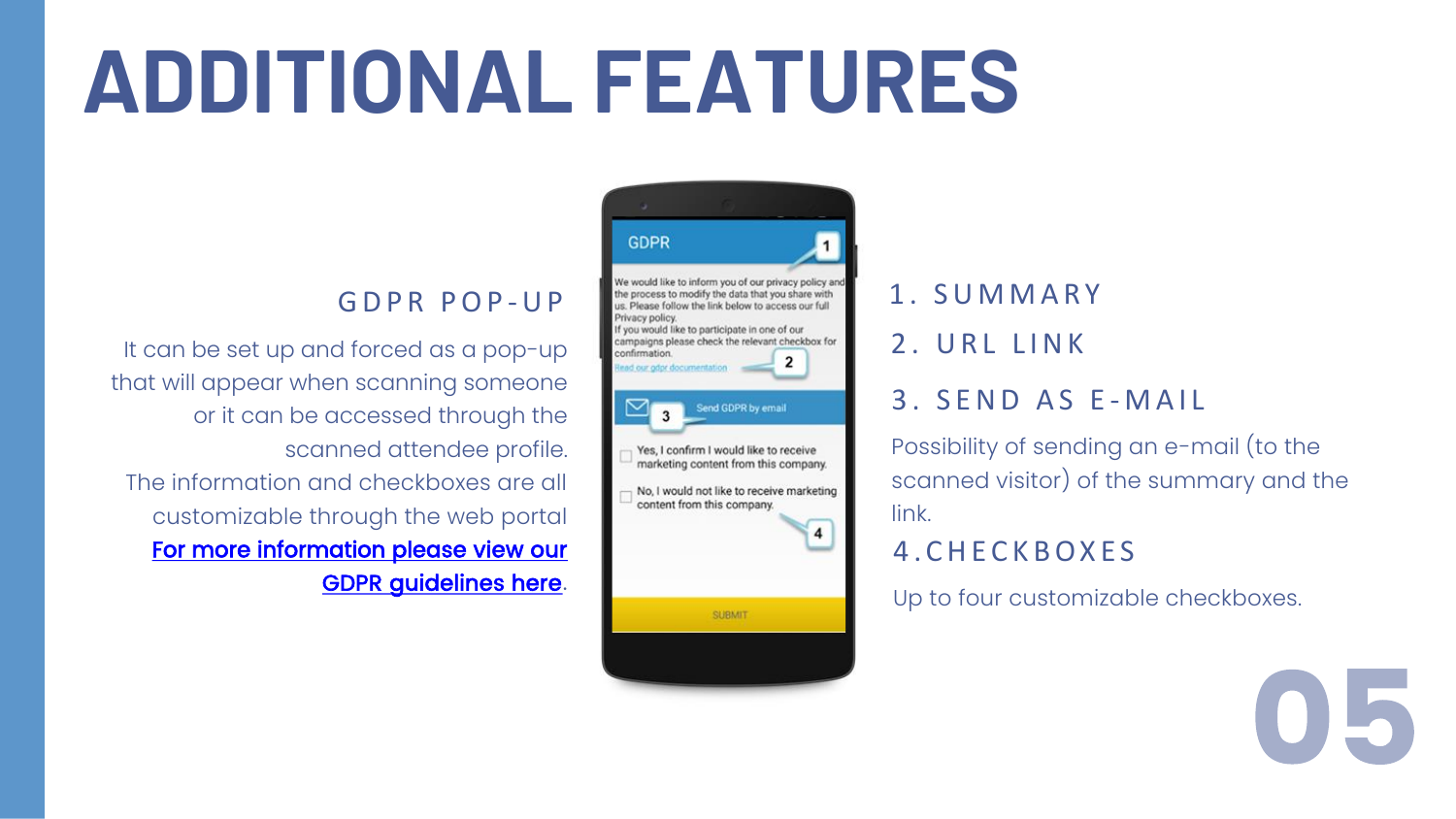## ADDITIONAL FEATURES



## CONDUCT A **SURVEY**

Conduct a survey to the scanned person on real time. Proceed until the end of the survey, then click on Save Survey.

|      | Ω<br>Leadret        |
|------|---------------------|
|      | <b>Specs docume</b> |
| xLsx | Prices              |
|      | <b>ALL specs</b>    |
| DOC  | Specs model 1       |
| DOC  | Specs model 2       |
|      | Company prof        |
|      | <b>Briefing</b>     |
|      | <b>SEND DOCK</b>    |
|      |                     |
|      |                     |





### SEND DOCUMENTS

Here you can send documents to the person you just scanned. To send a document simply select it and click send document.

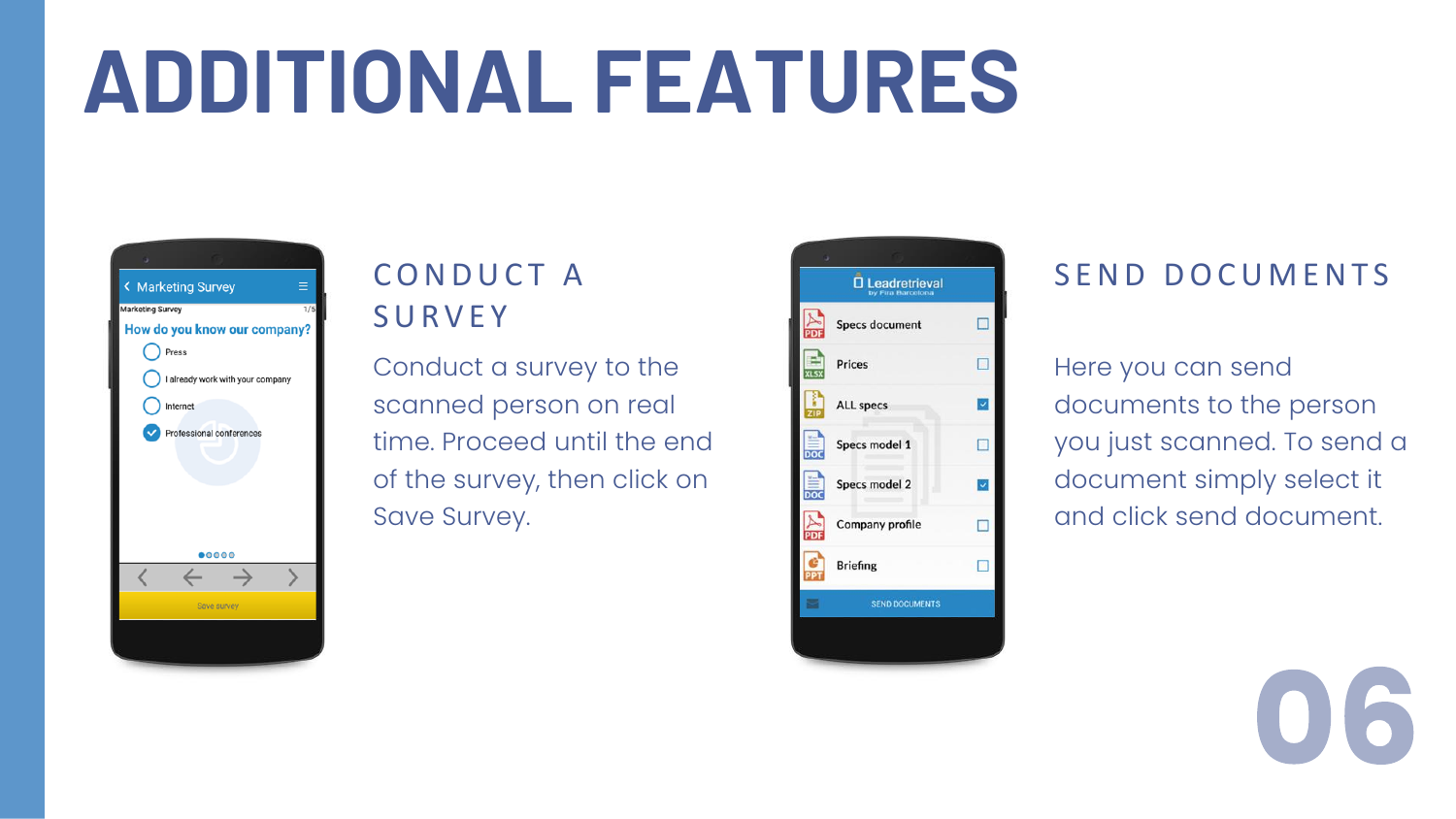## ADDITIONAL FEATURES



## A D D N O T E S

Write annotations on the scanned attendee profile.

These notes can be edited through the My Leads tab on the APP home afterwards.





### ADD TAGS

Add tags to the scanned attendee for easy postevent filtering and betterquality leads.

Tags can be added or changed through the My Leads tab on the APP home afterwards.

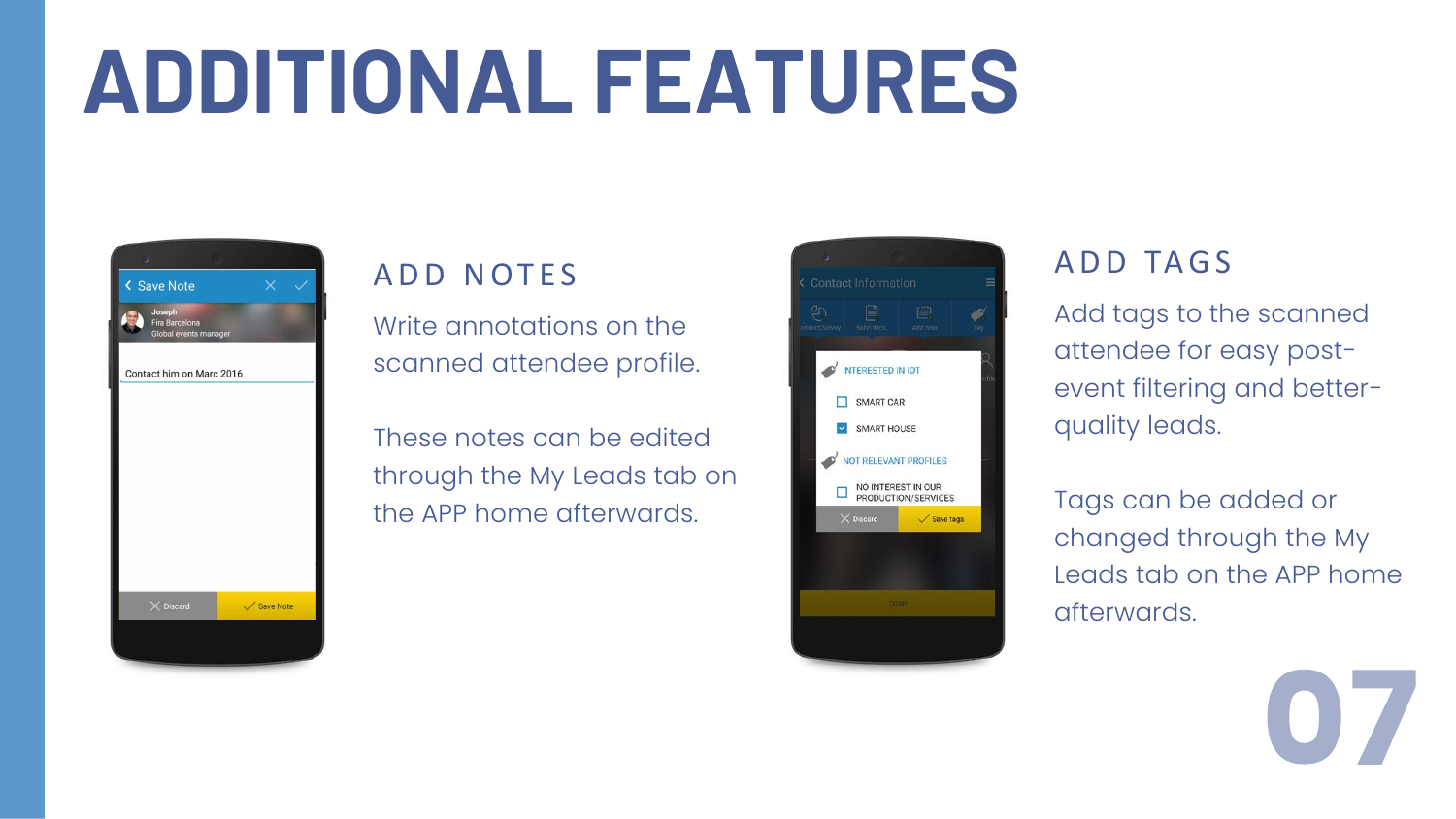## <span id="page-9-0"></span>REPORTING





### REAL TIME REPORTS

You can access Reports from the scanner profile. Visualize stats of daily leads and scans corresponding to the scanner user that is logged in at that given moment. [For more detailed reports and visualization of leads,](http://media.firabcn.es/content/lead_retrival/Documents%20PDF/2021/WEB%20PORTAL%20MANUAL_Lead%20Retrieval%20by%20Fira%20Barcelona.pdf)  we suggest accessing the Web Portal.

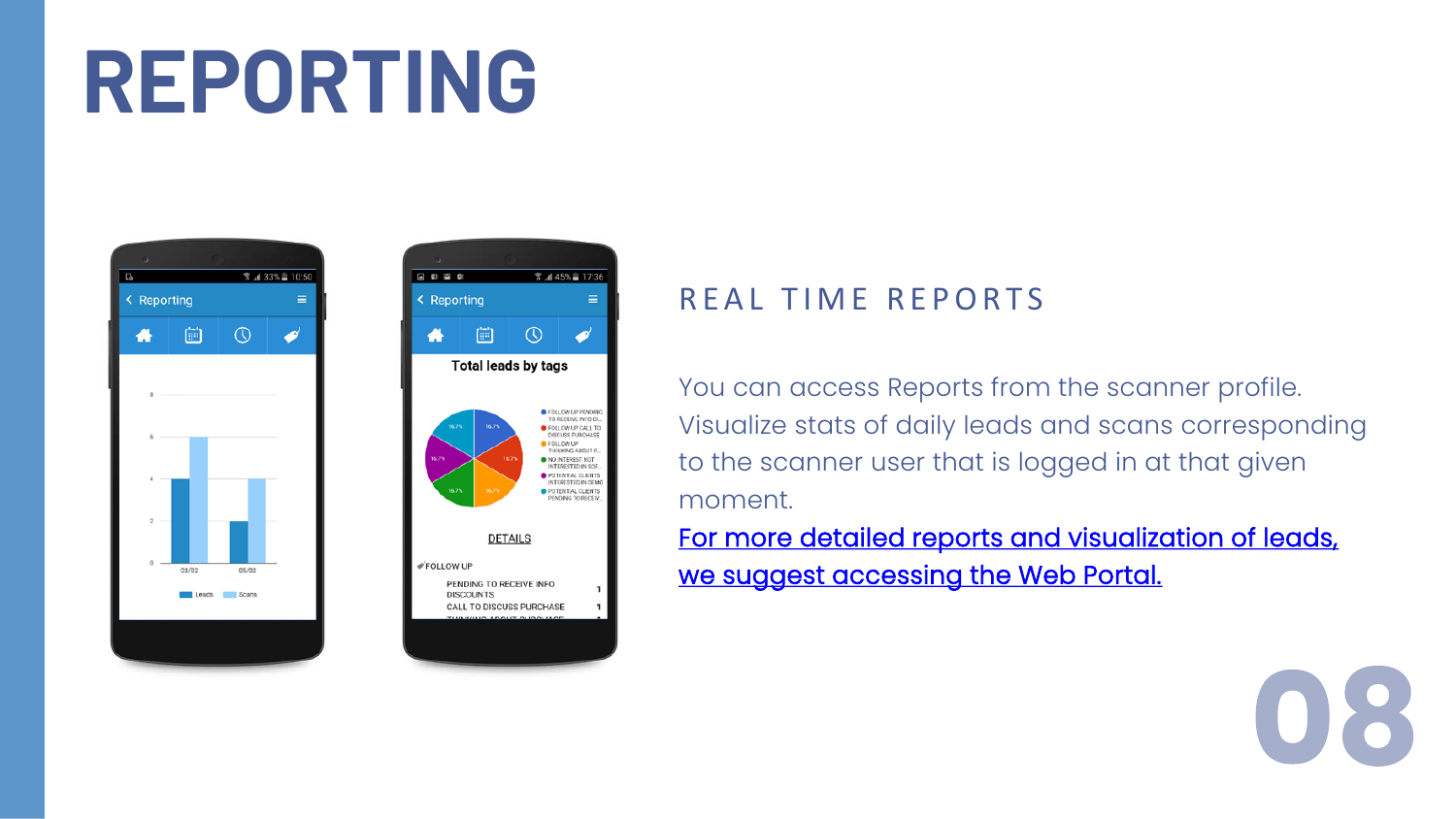## OTHER MANUALS

## **WEB PORTAL MANUAL**

## **[U S E R M A N U A L](https://drive.google.com/file/d/1vJcJDZBJQypYNuppqPjvPleasPvE3tRV/view?usp=sharing)**

Find more in-depth information about the service and its components

Discover how the Web Portal works.

## **[G D P R G U I D E L I N E S](https://docs.google.com/presentation/d/1dHkod5hGmNTpGBfASB2gAqIlIK8HmB0TERKjMWDV5ZM/edit?usp=sharing) [E X P O R T YO U R D ATA](http://media.firabcn.es/content/lead_retrival/Documents%20PDF/2021/EXPORT%20YOUR%20DATA_Lead%20Retrieval%20by%20Fira%20Barcelona.pdf)**